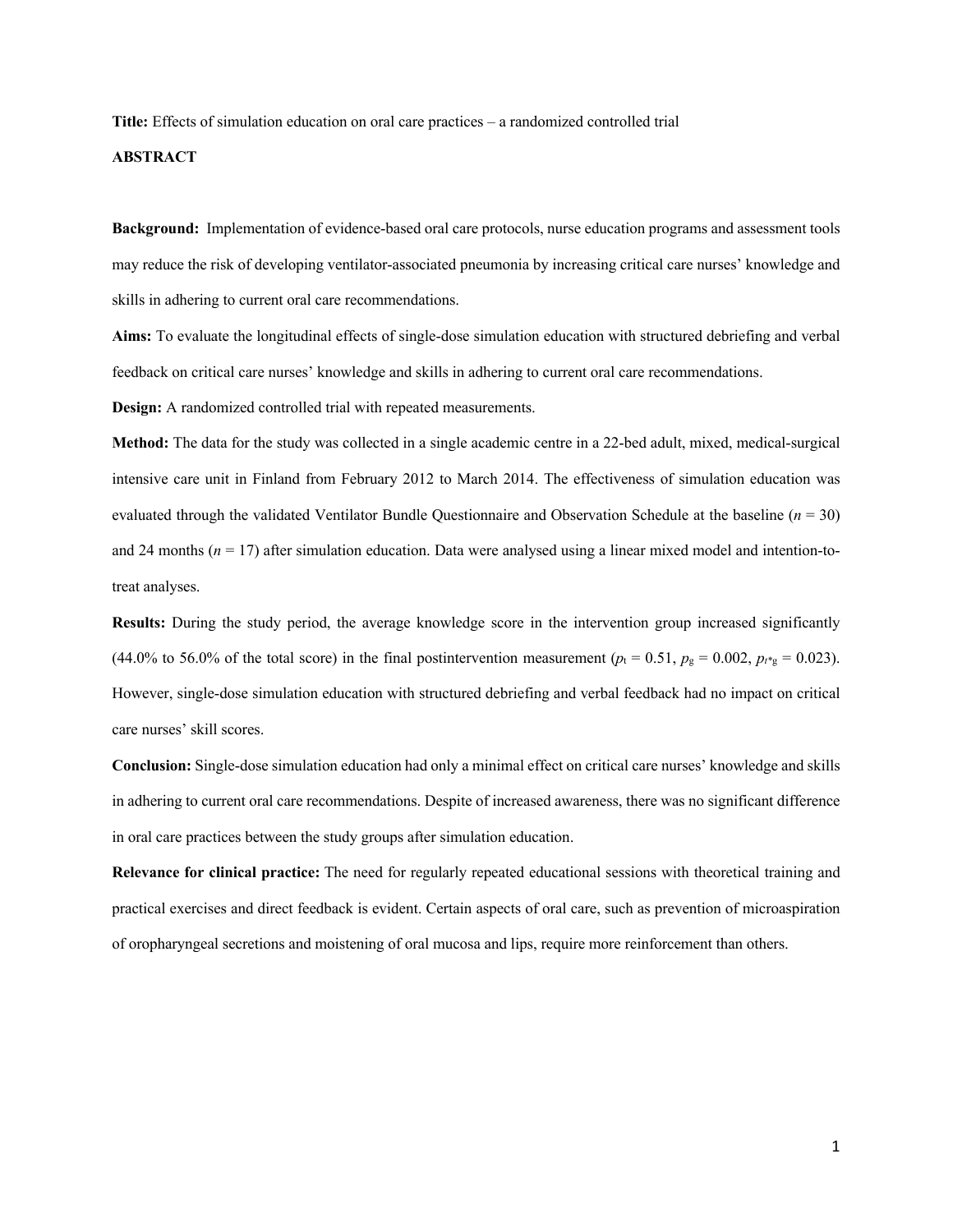# **INTRODUCTION**

Critical care nurses plays a crucial role in maintaining and assessing oral health among invasively ventilated critically ill patients. Comprehensive oral care, using either chlorhexidine oral rinse or gel and toothbrush together with preventing microaspiration of oropharyngeal secretions may reduce the risk of developing ventilator-associated pneumonia (VAP) in these patients (AACN, 2010; Conley *et al*., 2013; Hillier *et al*., 2013).

# **BACKGROUND**

Implementation of evidence-based oral care protocols, nurse education programs and assessment tools may reduce the risk of developing VAP by increasing critical care nurses' knowledge and skills in adhering to current oral care recommendations (Garcia *et al*., 2009; Ames *et al*., 2011; Hillier *et al*., 2013). However, institutional policies and procedures related to oral care are not consistent and do not always reflect current recommendations (DeKeyser *et al*., 2009; Feider *et al*., 2010; Perrie and Scribante, 2011; Soh *et al*., 2011; Hillier *et al*., 2013). In addition, critical care nurses' knowledge of oral diseases (Azodo *et al*., 2013) and recommended oral care practices (Jordan *et al*., 2014) is insufficient. Most, however, reported positive attitude toward the importance of oral care (Rello *et al*., 2007; DeKeyser *et al*., 2009; Feider *et al*., 2010; Perrie and Scribante, 2011; Soh *et al*., 2011; Chan *et al*., 2012; Gatell *et al*., 2012; Orlandinia and Lazzarib, 2012; Azodo *et al*., 2013; Javadinia *et al*., 2014; Lin *et al*., 2014).

Previous single center studies have demonstrated significant improvements in oral assessment scores and the quality of oral care immediately after educational interventions (e.g., 1–5 hours training/teaching sessions, 20–30 minute structured educational sessions including reminders, repeated 60-minute training sessions, theoretical training and practical exercises, direct feedback and implementation of oral assessment guide and storyboards) (Cutler and Davis, 2005; Ross and Rumple, 2007; Meherali *et al*., 2011). However, the effectiveness of previous multidisciplinary and multifaceted approaches have mainly measured in single group pre-test post-test designs without a control group and a comprehensive follow-up time. In addition, the effectiveness of advanced, high-fidelity teaching methods in improving oral care practices on nursing education is still largely unknown (Jansson *et al*., 2014a).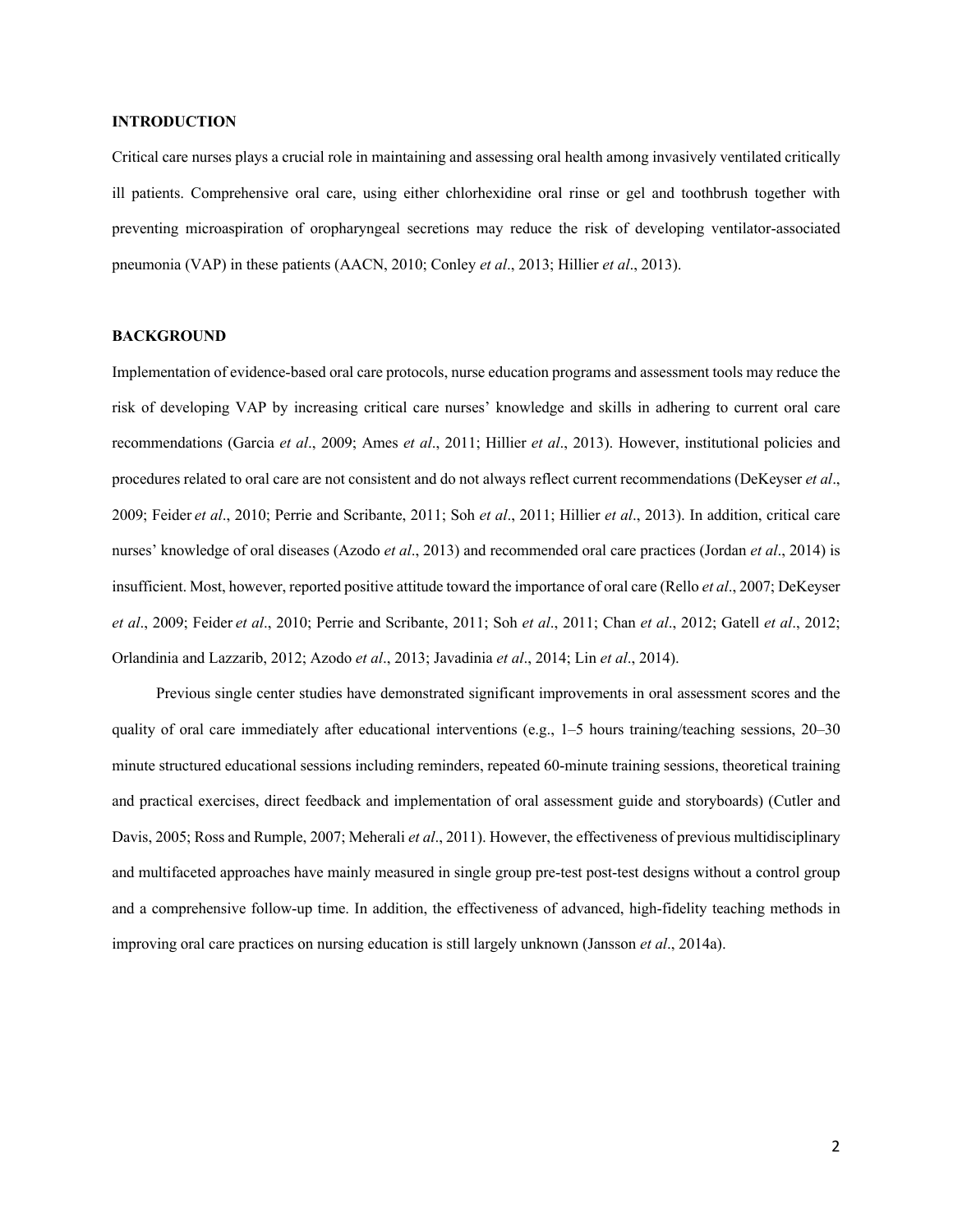# **DESIGN AND METHODS**

#### **Aim and objectives**

This randomized controlled trial with repeated measurements was conducted to evaluate the longitudinal effects of single-dose simulation education with structured debriefing and verbal feedback on critical care nurses' knowledge and skills in adhering to current oral care recommendations.

### **Hypotheses**

It was hypothesised that critical care nurses who received a simulation education with structured debriefing and verbal feedback would demonstrate a higher level of knowledge and skills than those who did not receive it.

### **Setting and sample**

The data for the study was collected in a single academic centre in a 22-bed adult, mixed, medical-surgical intensive care unit (ICU) in Finland from February 2012 to March 2014. Randomly selected critical care nurses were invited via letter and electronic mail between December 2011 and January 2012. Inclusion criteria were to holding a degree qualification as a registered nurse and being a direct care provider. Before this study, the hospital didn't have a policy for oral care.

#### *Sample size determination*

The sample size was determined through power analysis, which revealed that a sample size of 32 participants was required to detect a 20% difference between means (mean difference = 2.74,  $SD = 2.66$  points [alpha=0.05 and power=0.90]). Further, we anticipated a 20% drop-out rate, which led to a sample size of 20 nurses per group (40 participants in total).

# *Randomization and blinding*

Participants were randomly allocated to intervention  $(n = 20)$  and control  $(n = 20)$  groups by the biostatistician using a computer-generated randomization list (allocation ratio of 1:1). Randomization was stratified into two age-based strata according to the median age of the study population ( $\leq$ 35 and  $>$ 35 years). Due to the nature of intervention,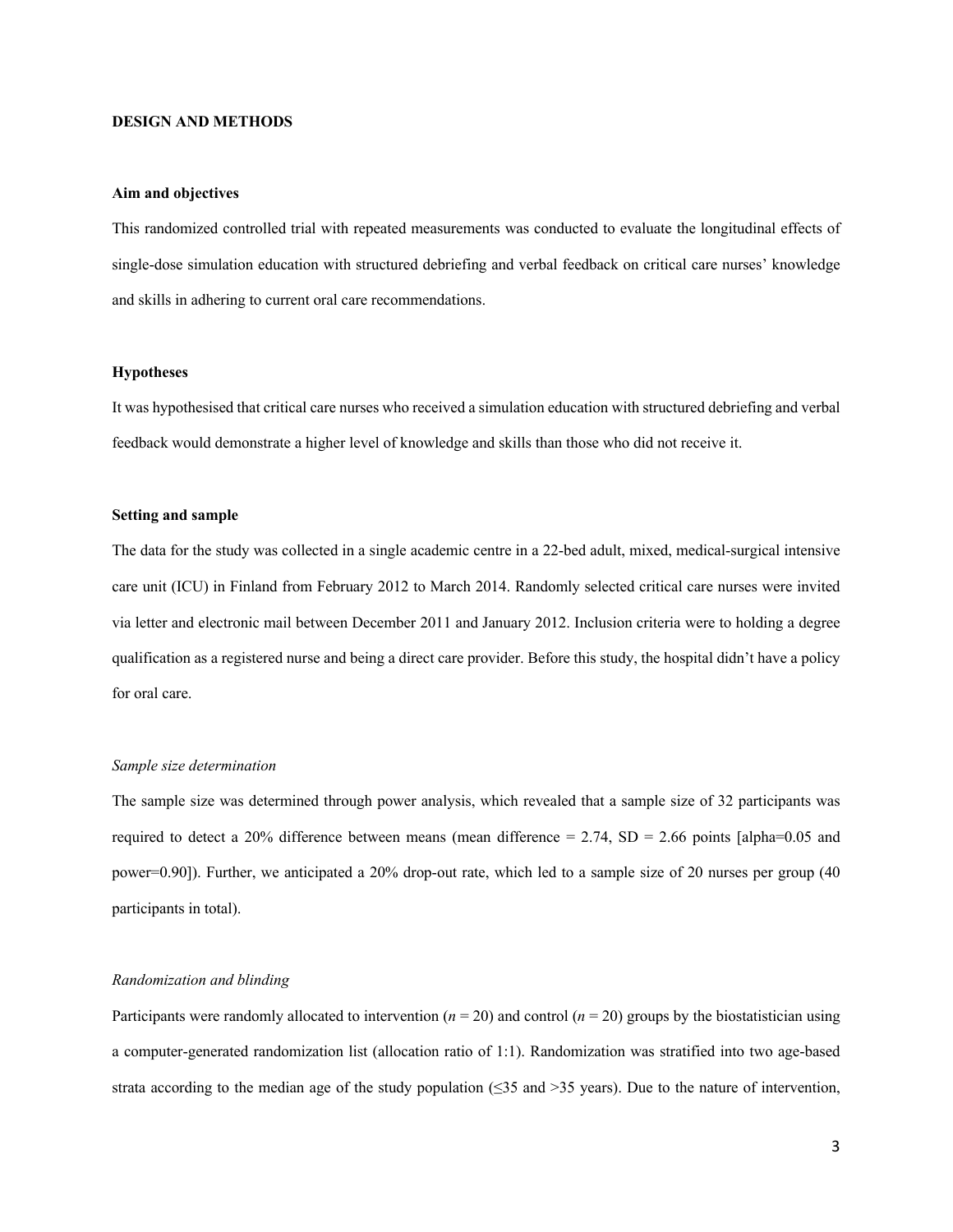unfortunately, blinding was not possible. However, the biostatistician and research assistant who analysed and collected the data were blinded to group assignment.

#### **Intervention**

The high-fidelity, human patient simulation education and its evaluation process began with a brief (20 min.) introduction to the simulation center (SimLab, Oulu University of Applied Science) and mannequin (HAL, Gaumard, Miami, FL) capabilities followed by an actual simulated scenario (10 min.). Post-scenario, only the intervention group participated in a structured and standardized debriefing session (60 min.) and received verbal feedback. The debriefing took place immediately after simulated scenario and was led by two facilitators who were specialised in simulation pedagogy and key areas. The debriefing consisted of a standardized Powerpoint slide show and didactic lecture covering the scope (e.g., definition, epidemiology and etiology, risk factors, clinical and economic outcomes of VAP) and the management of the problem (e.g., recommended oral care practices). In addition, facilitators provided constructive feedback in accordance with best practice. During the debriefing, participants were encouraged to discuss, analyse and summarize the experience to enhance their learning.

### **Data collection tools and methods**

Identical repeated measurements were taken for intervention and control groups by the same trained and experienced observers; the procedural flowchart for the data collection is shown in Figure 1, in compliance with CONSORT guidelines. The baseline (initially before the intervention) and initial post-intervention (3 months after the intervention) measurements (e.g., knowledge and skills) were conducted in the high-fidelity simulation setting (follow-up I). In addition, the final follow-up measurements (6 and 24 months after the intervention) were conducted in clinical practice (follow-ups II and III). After the study protocol, however, the control group received a traditional didactic lecture, carried out by the principal author.

The level of participants' knowledge was evaluated at the end of each simulated scenarios using a validated Ventilator Bundle Questionnaire (VBQ). The VBQ contained 5 questions related to the recommended oral care practices (e.g., brush teeth every 12 hours, provide water-based oral moisturizing to oral mucosa and lips every 2–4 hours and as needed) and interventions aimed at reducing the microbiological colonization of the lower airways (e.g., clean the oral cavity and pharynx every 2–4 hours and as needed, use chlorhexidine oral rinse or gel). The method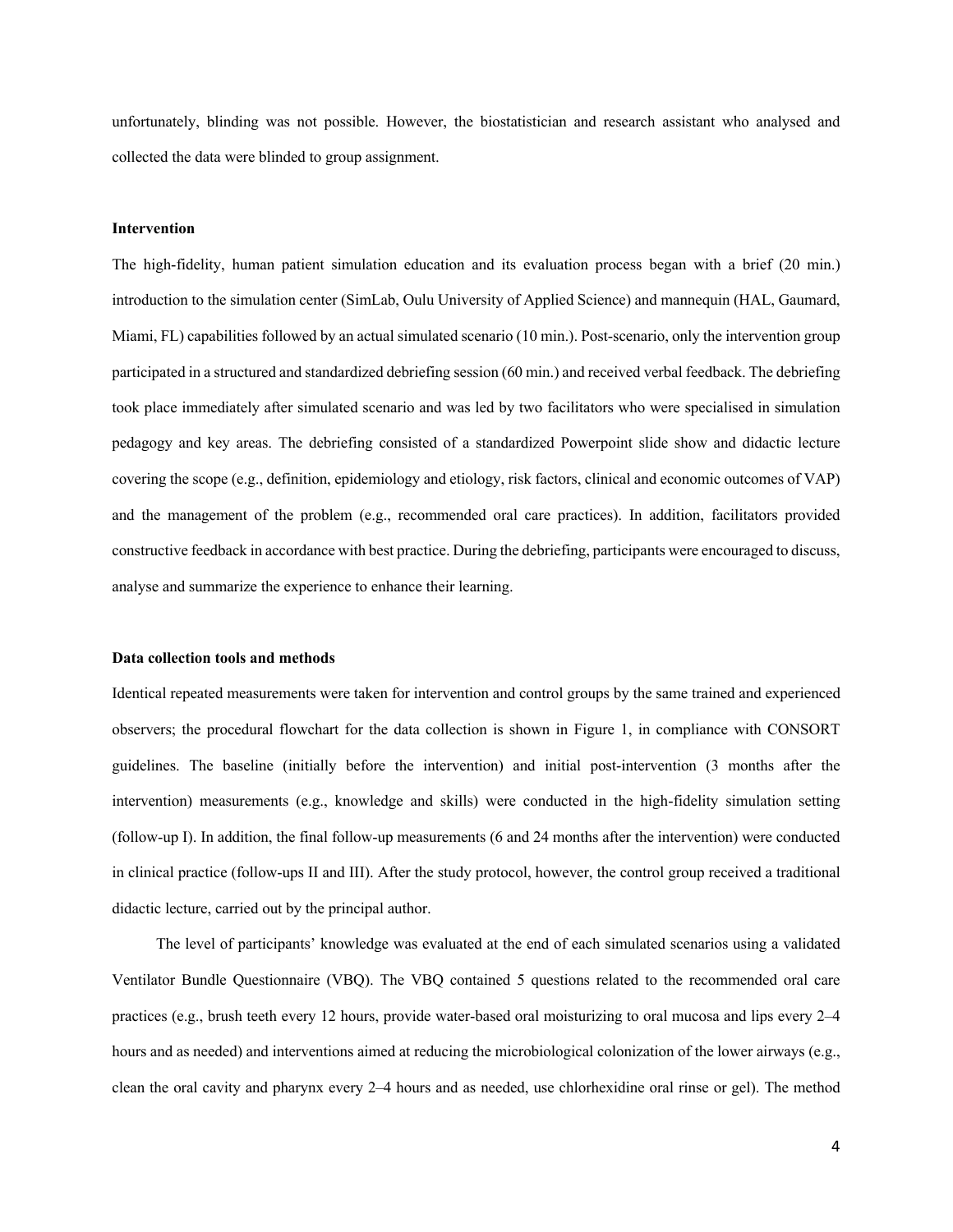was guided by a blinded research assistant, who arranged an appropriate time and venue to gather the responses. If participant answered correctly, they scored one point, yielding a knowledge score range from 0 to 5 (Jansson *et al*., 2014b).

The level of participants' skills were evaluated while managing adult, invasively ventilated patients using a direct, non-participatory method of observation. Controlled method of observation was conducted during the morning shift (07:00–15:00) in simulation setting and clinical practice. The method was guided by a validated, highly structured Ventilator Bundle Observation Schedule (VBOS) that contained 13 items related to the recommended oral care practices (e.g., brush teeth and tongue with toothbrush, brush approximately 1–2 minutes, use oral chlorhexidine rinse or gel, clean the oral cavity and pharynx every 2–4 hours and as needed, provide water-based oral moisturizing to oral mucosa and lips every 2–4 hours and as needed, rotate position of ETT regularly) and interventions aimed at reducing the microbiological colonization of the lower airways (e.g., elevate the head-of-bed, verify suction pressure and ETT cuff inflation prior to and post oral care, oro- and nasopharyngeal suctioning). Identical measurements were taken for the intervention and control groups by the same trained and experienced observers. If participants adhered to a recommended practice, they were assigned one point, yielding a skill score range from 0 to 13 (Jansson *et al*., 2014b). Discrepancies between the observers were resolved through consensus.

### *Validity and reliability*

Simulation education and its evaluation process were pilot tested among a single cohort of 10 randomly selected critical care nurses in January 2012. The face and content validities of the VBOS and VBQ were evaluated using an expert panel. The item-level content validity indexes (CVIs) ranged from 0.91 to 1.0 while the average scale-level CVIs ranged from 0.99 to 1. In addition, all the items, questions and response alternatives met the chosen clarity criteria (Jansson *et al*., 2014b).

The intraclass correlation coefficient (ICC), including a 95% confidence interval (CI), and the Cohen kappa coefficient (κ) of each item and the average scale score (VBOS) were tested using a second observer during the data collection. The ICC of the average scale score was 0.99 (95% CI 0.98–1.0). In addition, the Cohen κ coefficient of each item varied from 0.65 to 1.0, demonstrating an acceptable level of inter-rater reliability (Jansson *et al*., 2014b).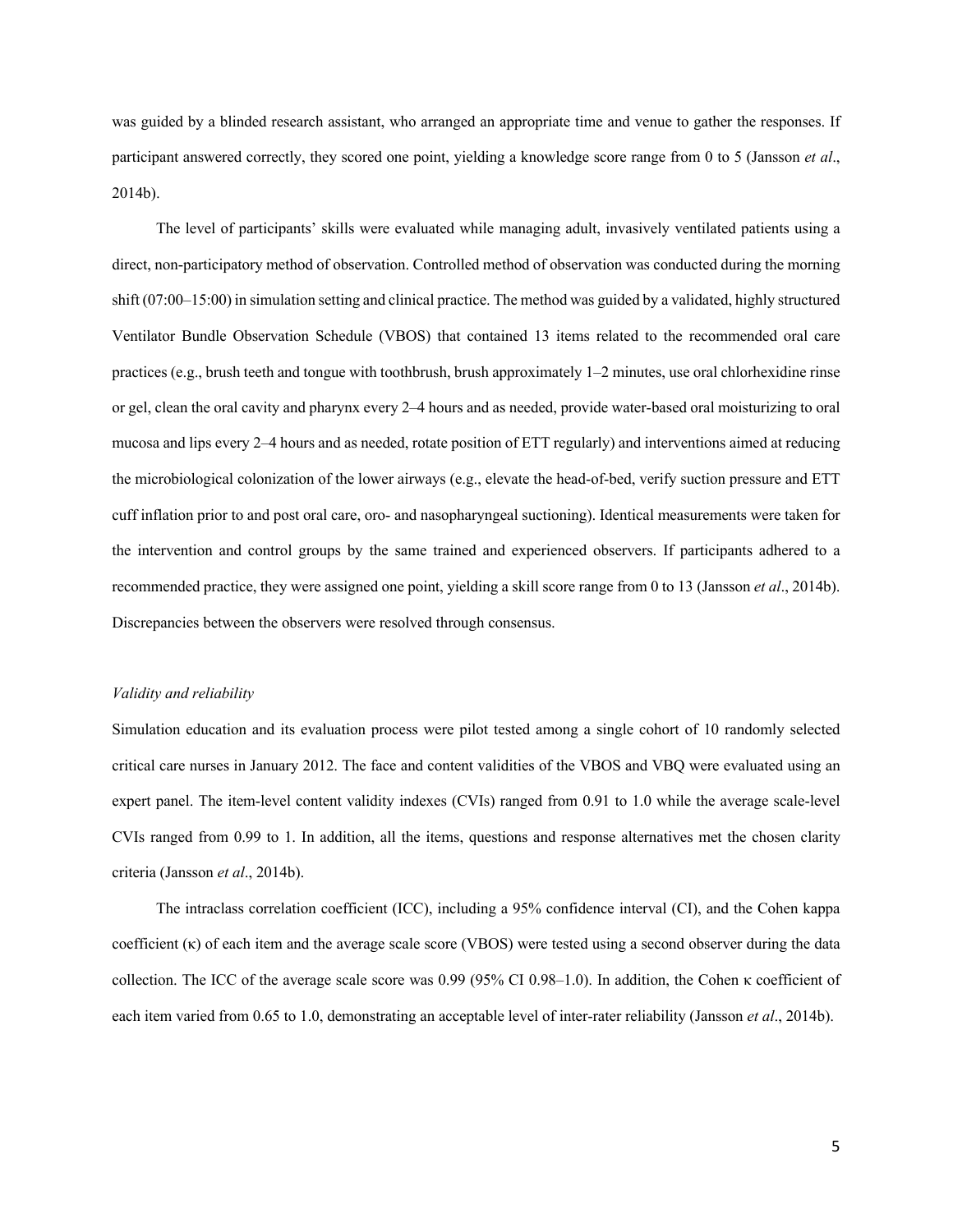### **Data analysis**

The statistical analysis was performed using SPSS 18.0 for Windows (SPSS INC., Chicago, IL). The repeatedly measured data was analysed using a linear mixed model with a covariance pattern model (continuous variables) or by generalised linear mixed model (categorical/dichotomous variables). *P* values reported for repeatedly measured data are as follows: p-time  $(p_t)$ , the overall change over time; p-group  $(p_g)$ , the average between-group difference; and ptime\*group (*pt\**g), the interaction between time and group. All participants were included in the groups to which they were originally assigned (intention-to-treat analysis). An independent samples t-test was used to compare the median delta scores (baseline score minus final post-intervention score) between the study groups. A two-tailed *P* value less than 0.05 was considered statistically significant.

# **Ethical considerations**

According to the Medical Research Act (488/1999 and amendments 295/2004), the approval of the local ethics committee is not required for studies focusing on healthcare staff. However, the study protocol was approved by the relevant academic centre in the autumn of 2011 and 2013. In addition, written informed consent from participants was obtained prior to inclusion in the study (Declaration of Helsinki 2013).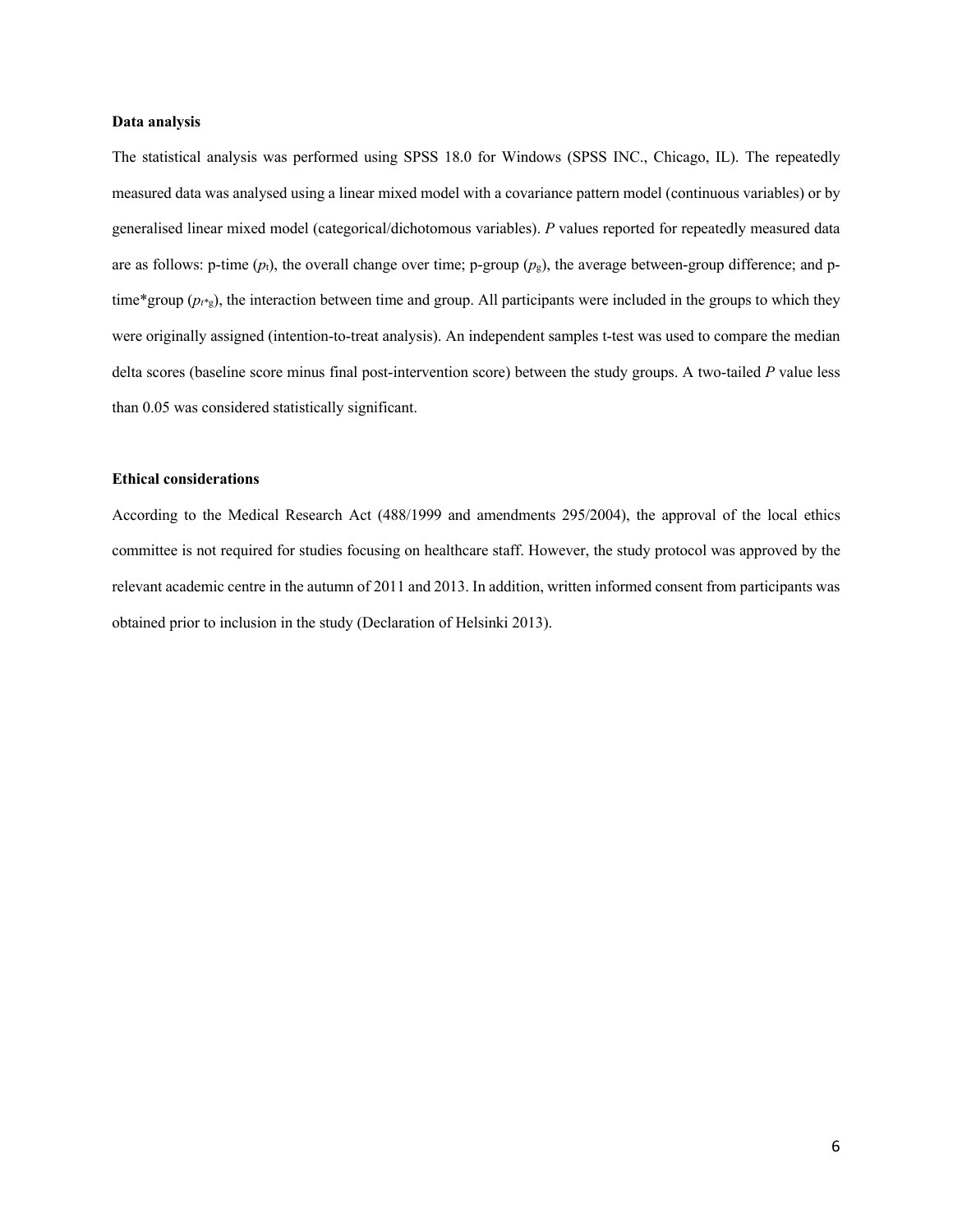# **RESULTS**

Thirty  $(n = 30)$  out of forty  $(n = 40)$  initially randomized critical care nurses enrolled in the baseline measurements (15 participants per group), of whom seventeen  $(n = 17)$  completed all the study procedures (Figure 1). Most of the participants were female (70.0%), often with a bachelor's degree (96.7%) and permanent employment (66.7%). Fiftythree per cent of participants' had a less than five years of working experience. There were no significant differences in the baseline characteristics between the study groups*.* However, the withdrawal rate between the study groups varied from 26.7% (intervention group) to 60.0% (control group). After baseline measurement, the reasons for withdrawal from the intervention group were sudden illness  $(n = 1)$ , job transfer  $(n = 1)$ , declining to participate  $(n = 1)$ 1) and not known  $(n = 1)$ . The main reasons for withdrawal from the control group were declining to participate  $(n = 1)$ 3), sudden illness  $(n = 2)$ , other reason  $(n = 2)$ , and job transfer  $(n = 2)$ .

### **Knowledge**

In the baseline measurement, the average knowledge score was 2.2 out of 5 points (SD 0.6) in the both study groups (44.0% of the total score). Majority of participants had poor knowledge of existing oral care protocol (73.3%). However, all of them knew that teeth should be brushed every 12 hours (100.0%). In addition, majority (93.3%) of them knew that oral decontamination using chlorhexidine oral rinse or gel reduces the risk of VAP. However, none of them knew that oral cavity and pharynx should be cleaned and oral mucosa and lips should be moisturized every 2–4 hours and as needed (Table 1).

Twenty-four months after simulation education, the average knowledge score was 2.8 out of 5 points (SD 1.5) in the intervention group (56.0% of the total score) and 1.8 out of 5 points (SD 0.4) in the control group (36.0% of the total score). Significant group ( $p_g = 0.002$ ) and time-group interactions ( $p_{t^*g} = 0.023$ ) were identified in the average knowledge scores between the study groups (Table 1). After simulation education, however, the level of knowledge related to oropharyngeal clearance (30.0%) and water-based oral moistening (40.0%) remained low. The median delta knowledge score were 0.0 ( $25<sup>th</sup>-75<sup>th</sup>$  pct. -1.0–2.0) in the intervention group compared to 0.0 ( $25<sup>th</sup>-75<sup>th</sup>$  pct. -1.0–0.25) in the control group ( $p = 0.43$ ).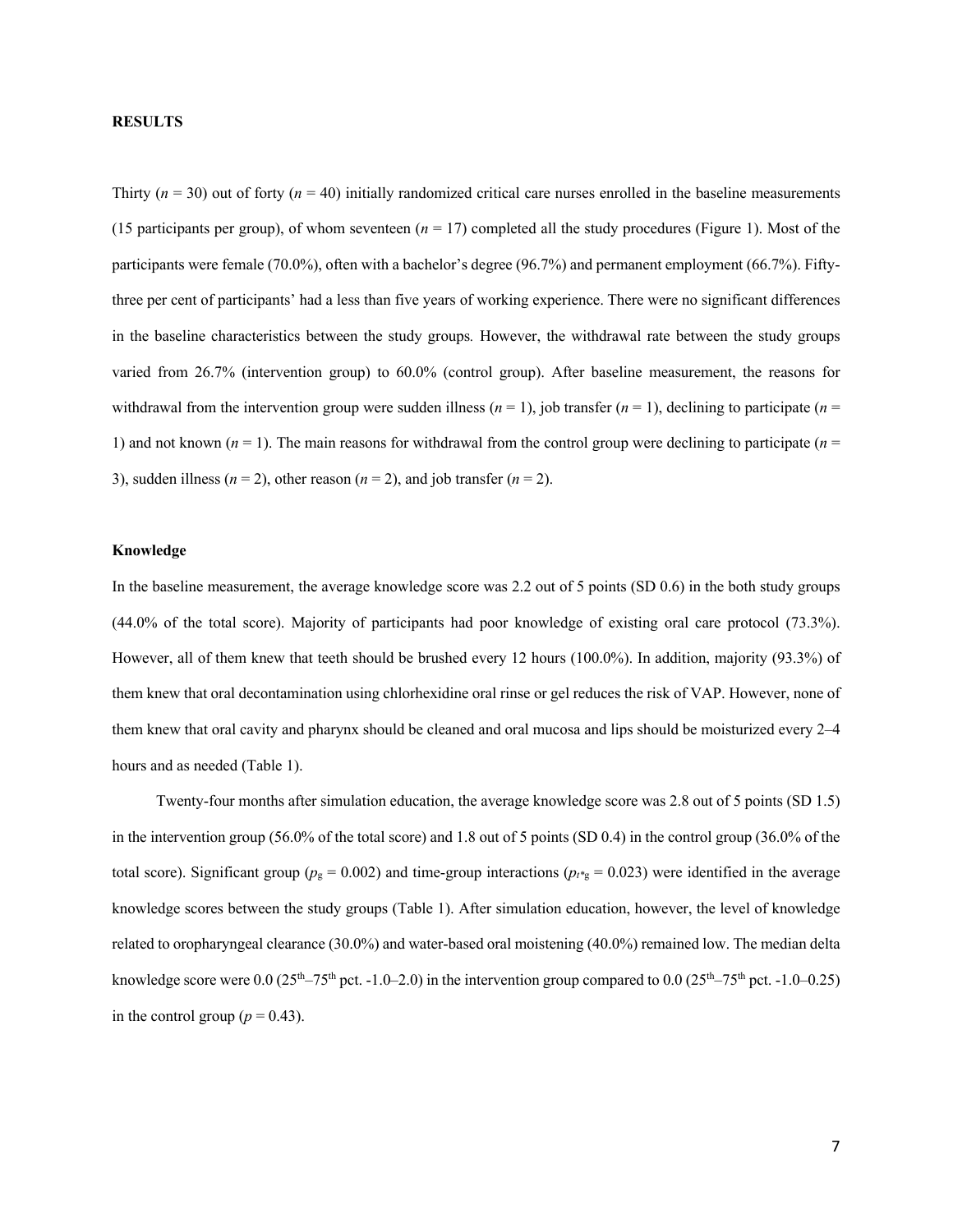# **Skills**

In the baseline measurement, the average skill score was 5 out of 13 points (SD 1.0) in the intervention group (38.5% of the total score) and 4.9 out of 13 points (SD 2.1) in the control group (37.7% of the total score). In the baseline measurement, majority (78.6%) of patients had their teeth brushed (median duration 16.1 [SD 9.3] seconds), had swab cleaning (92.9%), and had oral decontamination using chlorhexidine oral rinse or gel (64.3%). None of them, however, received water-based oral moisturizer to oral mucosa or lips (Table 2).

Twenty-four months after simulation education, the average skill score was 5.3 out of 13 points (SD 1.5) in the intervention group (40.8% of the total score) and 5.2 out of 13 points (SD 1.7) in the control group (40.0% of the total score). No significant time ( $p_t$  = 0.35) and group ( $p_g$  = 0.15) differences or time-group interactions ( $p_t$ <sup>\*</sup>g = 0.11) were identified between the study groups in the average skill scores (Table 2). However, the intervention group had higher skill scores over the whole study period ( $p<sub>g</sub> = 0.03$ ). After simulation education, the level of skills related to verification of ETT cuff inflation prior to oral care (30.0%), teeth brushing (45.5%) and water-based oral moistening (9.1%) remained low. The median delta skills score were  $0.0$  ( $25<sup>th</sup>-75<sup>th</sup>$  pct. -1-1) in the intervention group compared to 0.0  $(25<sup>th</sup> - 75<sup>th</sup>$  pct. -2.0–1.0) in the control group ( $p = 0.85$ ).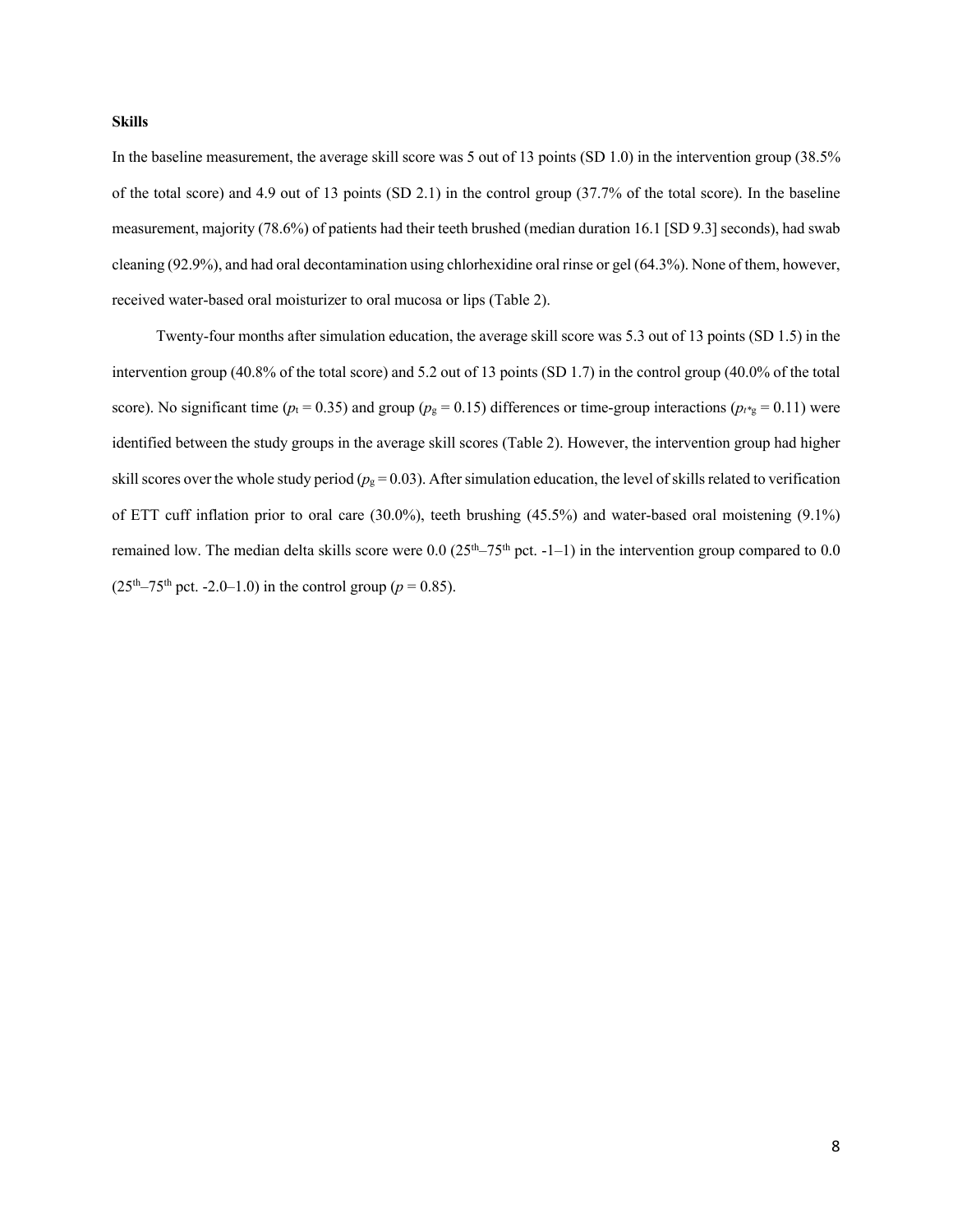# **DISCUSSION**

The aim of the study was to evaluate the longitudinal effects of single-dose simulation education with structured debriefing and verbal feedback on critical care nurses' knowledge and skills in adhering to current oral care recommendations. It was hypothesized that the participants who received a simulation education would demonstrate a higher level of knowledge and skills than those who did not receive it. However, the results did not support this experimental hypothesis: 24 months after simulation education, the average knowledge score in the intervention group increased significantly in the final postintervention measurement. However, single-dose simulation education education with structured debriefing and verbal feedback had no impact on critical care nurses' skill scores.

In the baseline measurement, critical care nurses' knowledge and skills in adhering to current oral care recommendations were unacceptably poor, consistent with past literature (DeKeyser *et al*., 2009; Perrie and Scribante 2011; Meherali *et al*., 2011; Chan *et al.*, 2012; Gatell *et al.*, 2012; Javadinia *et al*., 2014; Lin *et al*., 2014). In this study, majority of participants had less than five years working experience, which may partly explain these low baseline values; in the past literature, the level of ICU experience  $(\geq 7)$  years, senior registered nurses, team leaders) have been associated with higher scores. Similarly, age (>30 years), gender (male), the type of ICU and the level of education (bachelor's degree) have been associated with higher scores (Feider *et al*., 2010; Jordan *et al*., 2014; Lin *et al*., 2014).

Unfortunately, poor knowledge leads to uninformed choice of equipment and techniques in oral care. Contrary to recommendations, for example, chlorhexidine oral rinse was diluted with sterile water and toothbrushes were replaced with oral swabs, which may reduce their effectiveness. In our study, however, patients' teeth were brushed and chlorhexidine oral rinse or gel was used more frequently than reported in other studies (Cutler and Davis, 2005; Jordan *et al*., 2014; Lin *et al*., 2014). In Croatia, only 58.1% of critical care nurses decontaminate patients' mouths with chlorhexidine (Jordan *et al.*, 2014) even it has been associated with a 40% reduction in the odds of developing VAP (Shi *et al*., 2013). In addition, only 45.2% of them use toothbrushes and toothpaste, which are similar results to those obtained by Lin *et al*. (2014).

Similarity to Gatell *et al.* (2012), significant discrepancies were observed in critical care nurses' knowledge and skills in preventing microaspiration of oropharyngeal secretions which is the primary pathway for VAP (e.g., head-of-bed positioning, verification ETT cuff inflation prior to and post oral care, oro- and nasopharyngeal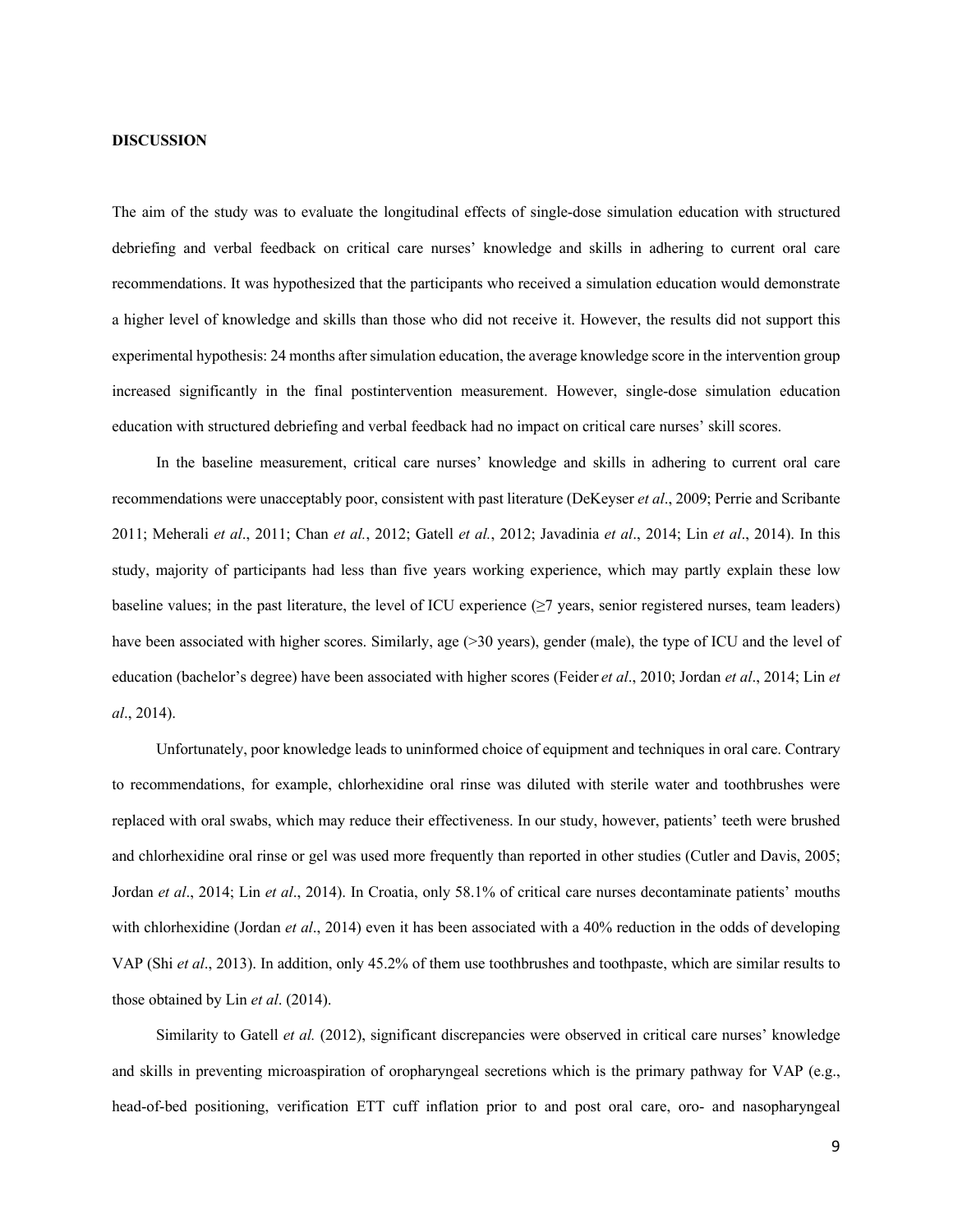suctioning). In addition, moistening of the oral mucosa and lips were very rarely observed while in the United States they are used more frequently (Binkley *et al*., 2004).

Similarity to Bingham *et al*. (2010), unit-level education had only a minimal effect on critical care nurses' knowledge and skills in adhering to current oral care recommendations. Despite of increased awareness, there was no significant difference in oral care practices between the study groups after simulation education. However, we found some non-significant improvements in the head-of-bed positioning (60.0% vs. 90.9%), rotate positioning of ETT tube (0% vs. 30%) and verification of ETT cuff inflation post oral care (28.6% vs. 60.0%). In addition, the median duration of teeth brushing increased from 16.1 (SD 9.3) to 32.0 (SD 13.4) seconds in the final post-intervention measurement. During the study, unfortunately, other practices remained unchanged or even decreased.

The variability of findings among the published studies might be the result from the lack of robust evidence and a universal method for outcome measurement (e.g., variations in the research designs, lack of standardized instruments, measurement, and follow-up times). Previous studies have showed that oral care practices have improved significantly (from 33% to 97%) after multidisciplinary and multifaceted approaches (e.g., repeated training sessions including theoretical training and practical exercises, assessment in conjunction with education, encouraging selflearning, reminders, direct feedback), indicating that these approaches may be the best ways to improve learning and clinical outcomes (Cutler and Davis, 2005; Sona *et al.*, 2009; Arroliga *et al.*, 2012; Gatell *et al.*, 2012; Lin *et al*., 2014). Currently critical nurses' oral care knowledge has been learned during their basic nursing education, which is inadequate to respond to the needs of invasively ventilated critically ill adult patients. These global results emphasizes the need for continuing education in this area. For example, only 66–77% of Asian and European nurses perceived that they have adequate oral care training (Rello *et al.*, 2007; Chan *et al.*, 2012). Similarly, the majority of nurses have had some formal training in oral care, but would appreciate an opportunity to improve their knowledge and skills (Rello *et al.*, 2007; Perrie and Scribante 2011; Javadinia *et al*., 2014).

The lack of significant enhancement may also have been attributable to the lack of motivation and selfregulation, which often enhances practioners' learning, performance and transfer of training (Bauer *et al.*, 2016, Orsini *et al.*, 2016). In health professions education, motivation is known to be influenced by education and also by other factors such as work environment (e.g., safety culture, leadership, learning culture, peer support, opportunity to use learned skills) and intra- (e.g., gender, age, personality traits, self-efficacy and expectancy, goal-orientation) and interpersonal (e.g., autonomy-supportive learning climate, timely and constructive feedback, assessment, social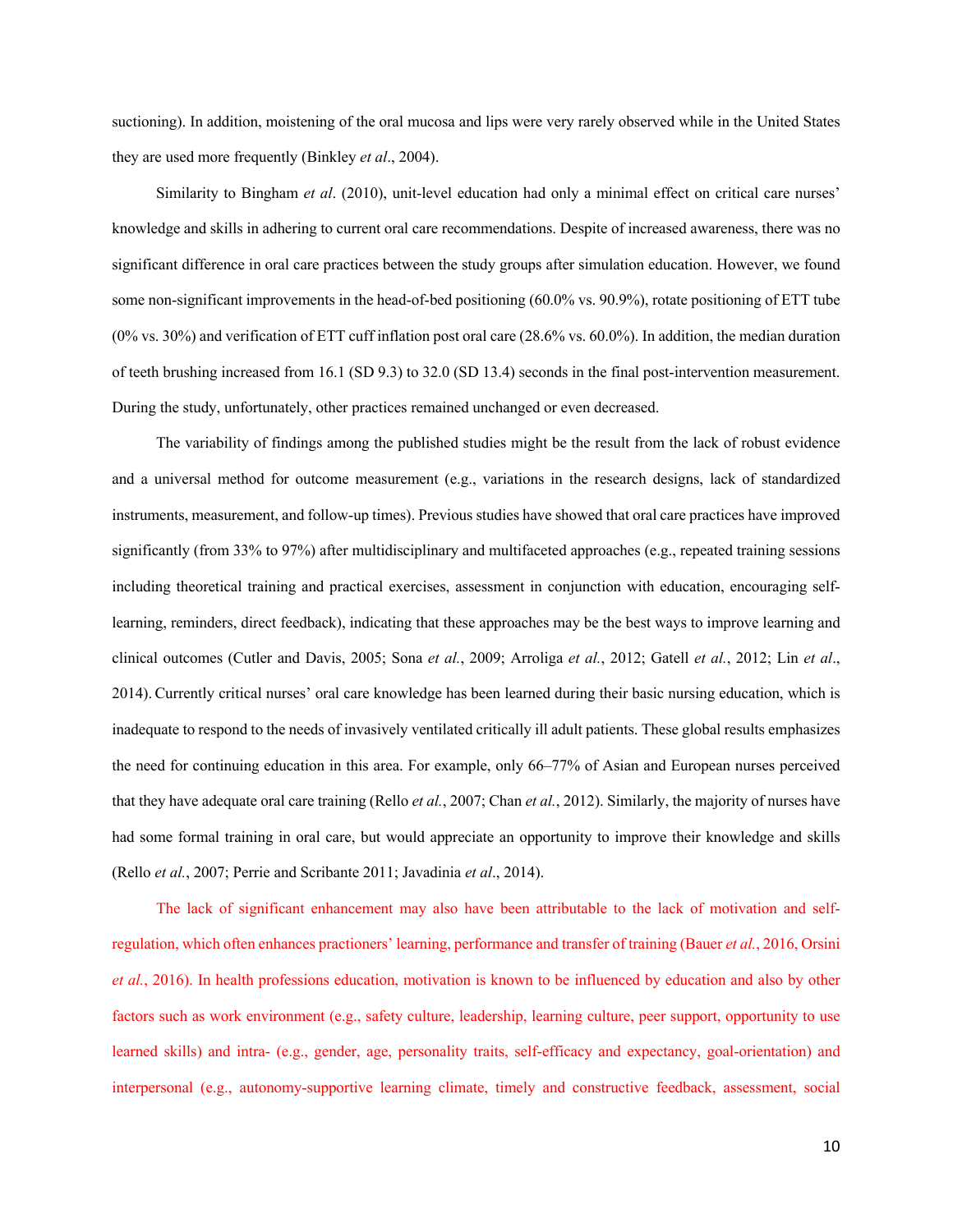pressure) factors (Martin 2010; Orsini *et al.*, 2016). However, getting evidence into practice and implementing clinical guidelines are dependent upon more than practioners' motivation. According to past literature, the main self-reported barriers toward guideline adoption and implementation have been nurse- (e.g., lack of knowledge and skills, limited education, attitudes, beliefs, suspicions and perceptions), environmental- (e.g., lack of time, staff, supplies, guidelines and equipment, workload) and patient-related (e.g., confused or uncooperative patients) factors (Perrie and Scribante 2011; Chan and Ng 2012; Jordan *et al.*, 2014; Javadinia *et al*., 2014) that are likely to be equally influential (Forsner *et al.*, 2010).

### **Limitations**

The lack of significant enhancement of oral care practices may have been attributable to the low statistical power (because of low sample size, small effects or both) which may undermine the reliability of the study findings. The withdrawal rate was higher in the control group compared with the intervention group which may lead to attrition bias. However, the level of skills in the baseline measurement did not differed between participants who completed the entire clinical trial according to the protocol and those who dropped out (data not shown). Due to the lack of baseline characteristics (e.g., years of experience in critical care, qualification), randomization was stratified into two agebased strata to enhance the sample's representativeness. In addition, random sampling, random assignment and use of the control group were used to enhance the external validity of the study. However, the results may not be applicable to different populations, settings or situations.

### **CONCLUSION**

Single-dose simulation education had only a minimal effect on critical care nurses' knowledge and skills in adhering to current oral care recommendations. Despite of increased awareness, there was no significant difference in oral care practices between the study groups after simulation education. Comprehensive oral care programs that improve both the efficiency and efficacy of critical care services should be carefully developed, implemented and regularly evaluated in order to ensure consistency and a high quality of standardized care.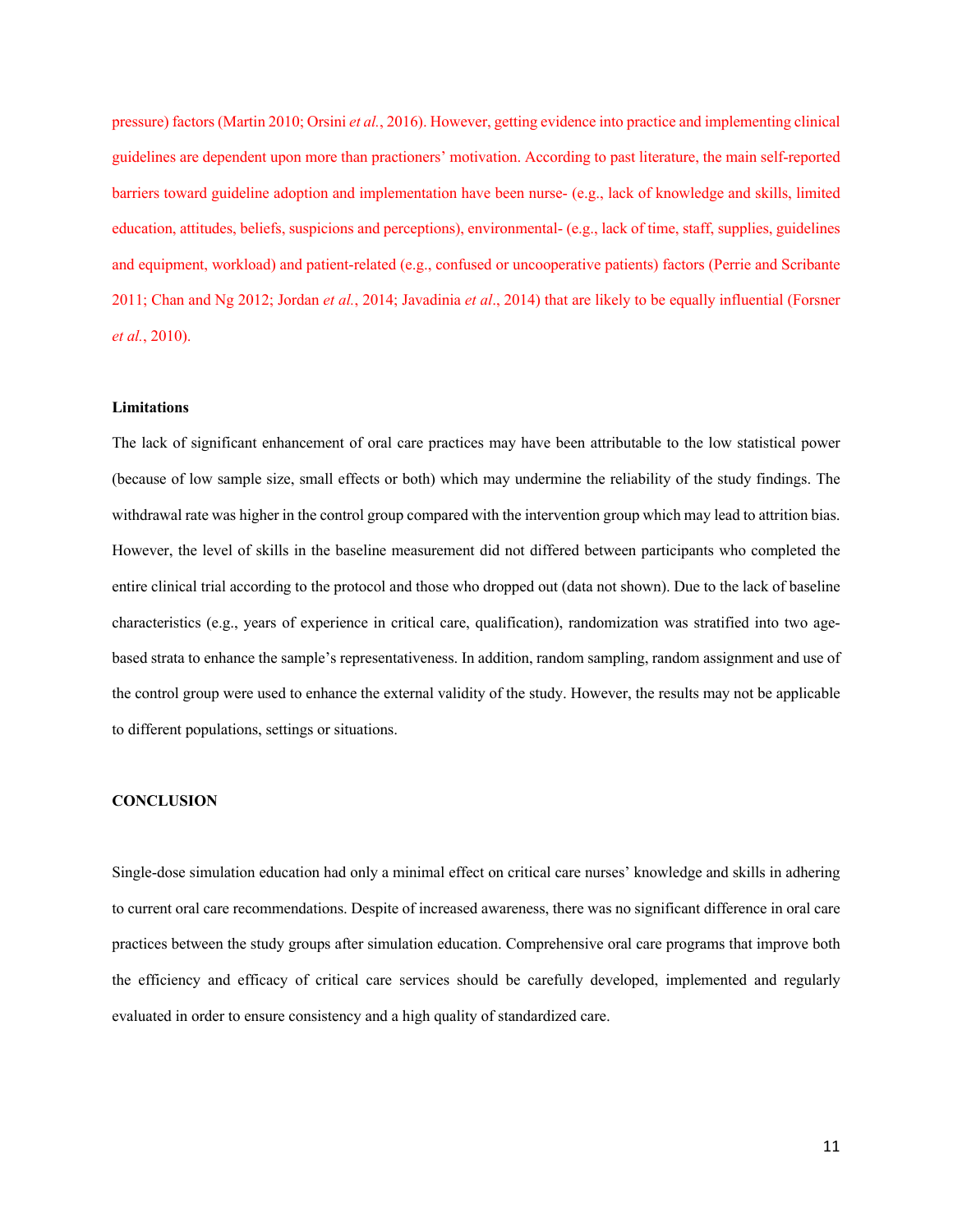# **IMPLICATIONS FOR PRACTICE**

In clinical practice, certain aspects of oral care (e.g., verify ETT cuff inflation prior to and post oral care, brush teeth approximately 1–2 minutes, clean the oral cavity and pharynx every 2–4 hours and as needed, provide water-based oral moisturizing to oral mucosa and lips every 2–4 hours and as needed), require more reinforcement than others. The need for regularly repeated multidisciplinary and multifaceted educational approaches, updated policies and regular auditing in conjunction with direct feedback is evident. In addition, comprehensive oral care procedures should be incorporated as part of units' orientation to ensure consistency and quality of care.

#### **IMPACTS**

# **What is known about this topic?**

- Oral care plays a crucial role in preventing ventilator-associated pneumonia.
- Critical care nurses' knowledge and skills in adhering to current oral care recommendations is insufficient.

### **What this paper adds?**

- Nurse education programs may reduce the risk of developing ventilator-associated pneumonia by increasing critical care nurses' knowledge and skills in adhering to current oral care recommendations.
- Single-dose simulation education with structured debriefing and verbal feedback had only a minimal effect on critical care nurses' knowledge and skills in adhering to current oral care recommendations.
- The need for regularly repeated educational sessions with theoretical training and practical exercises and direct feedback is evident.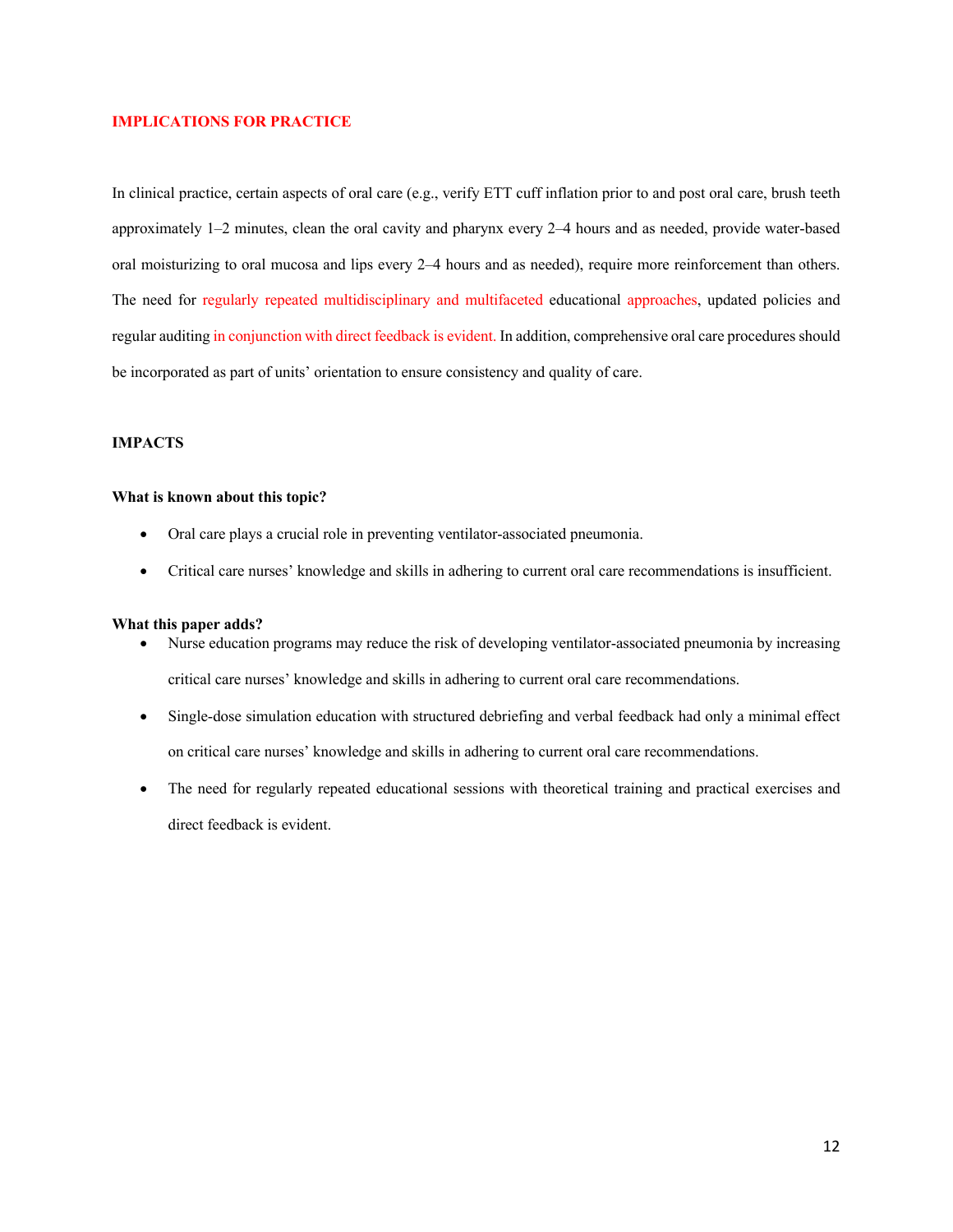# **REFERENCES**

- AACN Practice Alert (2010). Oral care for patients at risk for ventilator-associated pneumonia. http://www.aacn.org/wd/practice/docs/practicealerts/oral-care-patients-at-risk-vap.pdf?menu=aboutus Accessed 22 March 2016.
- Ames NJ, Sulima P, Yates JM, McCullagh L, Gollins SL, Soeken K, Wallen GR. (2011). Effects of systematic oral care in critically ill patients: A multicenter study. *American Journal of Critical Care*; **20**: e103–e114.
- Arroliga AC, Pollard CL, Wilde CD, Pellizzari SJ, Chebbo A, Song J, Ordner J, Cormier S, Meyer T. (2012). Reduction in the incidence of ventilator-associated pneumonia: a multidisciplinary approach. *Respiratory Care*; **57**: 688–696.
- Azodo CC, Ezeia EB, Ehizele AO, Ehigiator O. (2013). Oral assessment and nursing interventions among Nigerian nurses-knowledge, practices and educational needs. *Ethiopian Journal of Health Sciences*; **23**: 265–270.
- Bauer KN, Orvis KA, Ely K, Surface EA. (2016). Re-examination pf motivation in learning contexts: Metaanalytically Investigating the role type of motivation plays in the prediction of key training outcomes. *Journal of Business and Psychology*; **31**: 33–50.
- Bingham M, Ashley J, De Jong M, Swift C. (2010). Implementing a unit-level intervention to reduce the probability of ventilator-associated pneumonia. *Nursing Research*; **59**: S40–S47.
- Binkley C, Furr LA, Carrigo R, McCurren C. (2004). Survey of oral care practices in US intensive care units. *American Journal of Infection Control*; **32**: 161–169.
- Cason CL, Tyner T, Saunders D, Broome L. (2007). Centers for Disease Control and Prevention. Nurses Implementation of guidelines for ventilator-associated pneumonia from the Centers for Disease Control and Prevention. *American Journal of Critical Care*; **16**: 28–36.
- Chan E-Y, IH-L Ng. (2012). Oral care practices among critical care nurses in Singapore: a questionnaire survey. *Applied Nursing Research*; **25**: 197–204.
- Conley P, McKinsey D, Graff J, Ramsey AR. (2013). Does an oral care protocol reduce VAP in patients with a tracheostomy? *Nursing*; **43**: 18–23.
- Cutler CJ & Davis N. (2005). Improving oral care in patients receiving mechanical ventilation. *American Journal of Critical Care*; **14**: 389–394.
- Feider LL, Mitchell P, Bridges E. (2010). Oral care practices for orally intubated critically ill adults. *American Journal of Critical Care*; **19**: 175–183.
- Forsner T, Hansson J, Brommels M, Wistedt AÅ, Forsell Y. (2010) Implementing clinical guidelines in psychiatry: a qualitative study of perceived facilitators and barriers. *BMC Psychiatry* **10**: 8.
- DeKeyser G F, Fink NF, Raanan O, Asher M, Bruttin M, Nun MB, Benbinishty J. (2009). ICU Nurses' Oral-Care Practices and the Current Best Evidence. *Journal of Nursing Scholarship*; **4**: 132–138.
- Garcia R, Jendersky L, Colbert L, Bailey A, Zaman M, Majumder M. (2009). Reducing ventilator-associated pneumonia through advanced oral-dental care: a 48-month study. *American Journal of Critical Care*; **18**: 523– 532.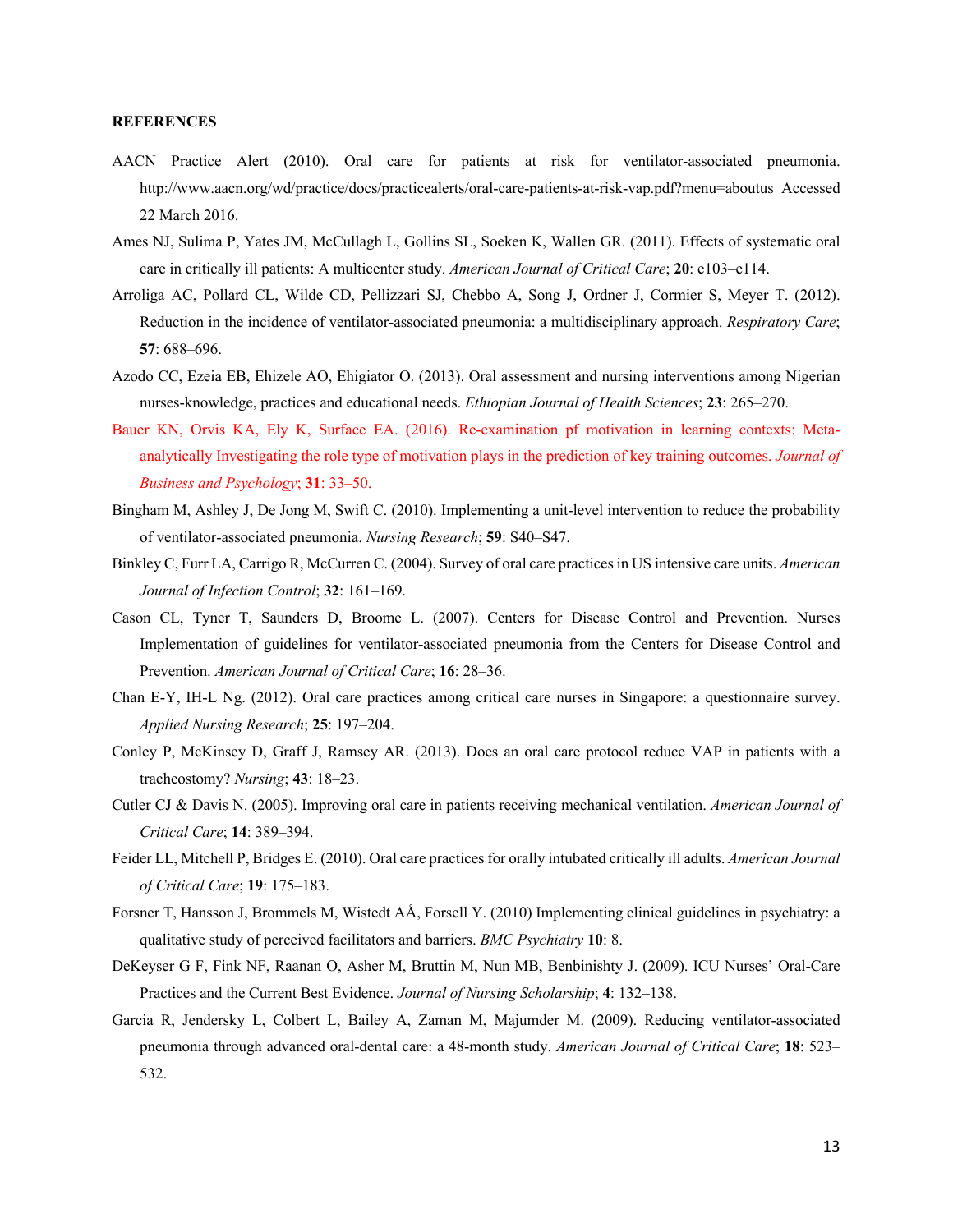- Gatell MRJ, Roig MS, Vian OH, Santin EC, Duaso CT, Moreno IF, Daunis JV. (2012). Assessment of a training programme for the prevention of ventilator-associated pneumonia. *Nursing in Critical Care*; **6**: 285–292.
- Hillier B, Wilson C, Chamberlain D, King L. (2013). Preventing ventilator-associated pneumonia through oral care, product selection, and application method. A literature review. *AACN Advanced Critical* Care; **24**: 38–58.
- Jansson MM, Kyngäs HA, Kääriäinen MS. (2014a). Effectiveness of human patient simulation education in improving infection control practices – A systematic review. *Journal of Nursing Education and Practice*; **4**: 12–18.
- Jansson MM, Ala-Kokko TI, Syrjälä HP, Kyngäs HA. (2014b). Development and psychometric testing of Ventilator Bundle Questionnaire and Observation Schedule. *American Journal of Infection Control*; **42**: 381–384.
- Javadinia SA, Kuchi Z, Saadathu A, Tabasi M, Adib-Hajbaghery M. (2014). Oral care in trauma patients admitted to the ICU: Viewpoints of ICU nurses. *Trauma Monthly*; **19**: e15110.
- Jordan A, Badovinac A, Spalj S, Par M, Slaj M, Plancak D. (2014). Factors influencing intensive care nurses' knowledge and attitudes regarding ventilator-associated pneumonia and oral care practice in intubated patients in Croatia. *American Journal of Infection Control*; **42**: 1115–1117.
- Lin HL, Yang LY, Lai CC. (2014). Factors related to compliance among critical care nurses with performing oral care protocols for mechanically ventilated patients in the intensive care unit. *American Journal of Infection Control*; **42**: 533–535.
- Martin HJ. (2010). Workplace climate and peer support as determinants pf training transfer*. Human Resource Development Quarterly*; **21**: 87–104.
- Meherali SM, Parpio Y, Ali TS, Javed F. (2011). Nurses' knowledge of evidence-based guidelines for prevention of ventilator-associated pneumonia in critical care areas: A pre and post test design. *Journal of Ayub Medical College Abbottabad*; **23**: 146–149.
- Orlandinia GM, Lazzarib CM. (2012). Nursing staff's knowledge about oral care in critically ill patients. *Revista Gaucha Enfermagem*; **33**: 34–41.
- Orsini C, Binnie VI, Wilson SL. (2016) Determinants and outcomes of motivation in health professions education: a systematic review based on self-determination theory. *Journal of Educational Evaluation for Health Professions*; **13:** 19.
- Perrie H, Scribante J. (2011). A survey of oral care practices in South African intensive care units. *South African Journal of Critical Care*; **2**: 42–46.
- Rello J, Koulenti D, Blot S, Sierra R, Diaz E, De Waele JJ, Macor A, Agbaht K, Rodriguez A. (2007). Oral care practices in intensive care units: a survey of 59 European ICUs. *Intensive Care Medicine*; **33**: 1066–1070.
- Ross A, Crumpler J. (2007). The impact of an evidence-based practice education program on the role of oral care in the prevention of ventilator-associated pneumonia. Intensive and Critical Care Nursing; **23**: 132–136.
- Shi Z, Xie H, Wang P, Zhang Q, Wu Y, Chen E, Ng L, Worthington HV, Needleman I, Furness S. (2013). Oral hygiene care for critically ill patients to prevent ventilator-associated pneumonia. Cochrane Database of Systematic Reviews; **8**: CD008367.
- Soh KL, Soh KG, Japar S, Raman RA, Davidson PM. (2011). A cross-sectional study on nurses' oral care practice for mechanically ventilated patients in Malaysia. *Journal of Clinical Nursing*; **20**: 733–742.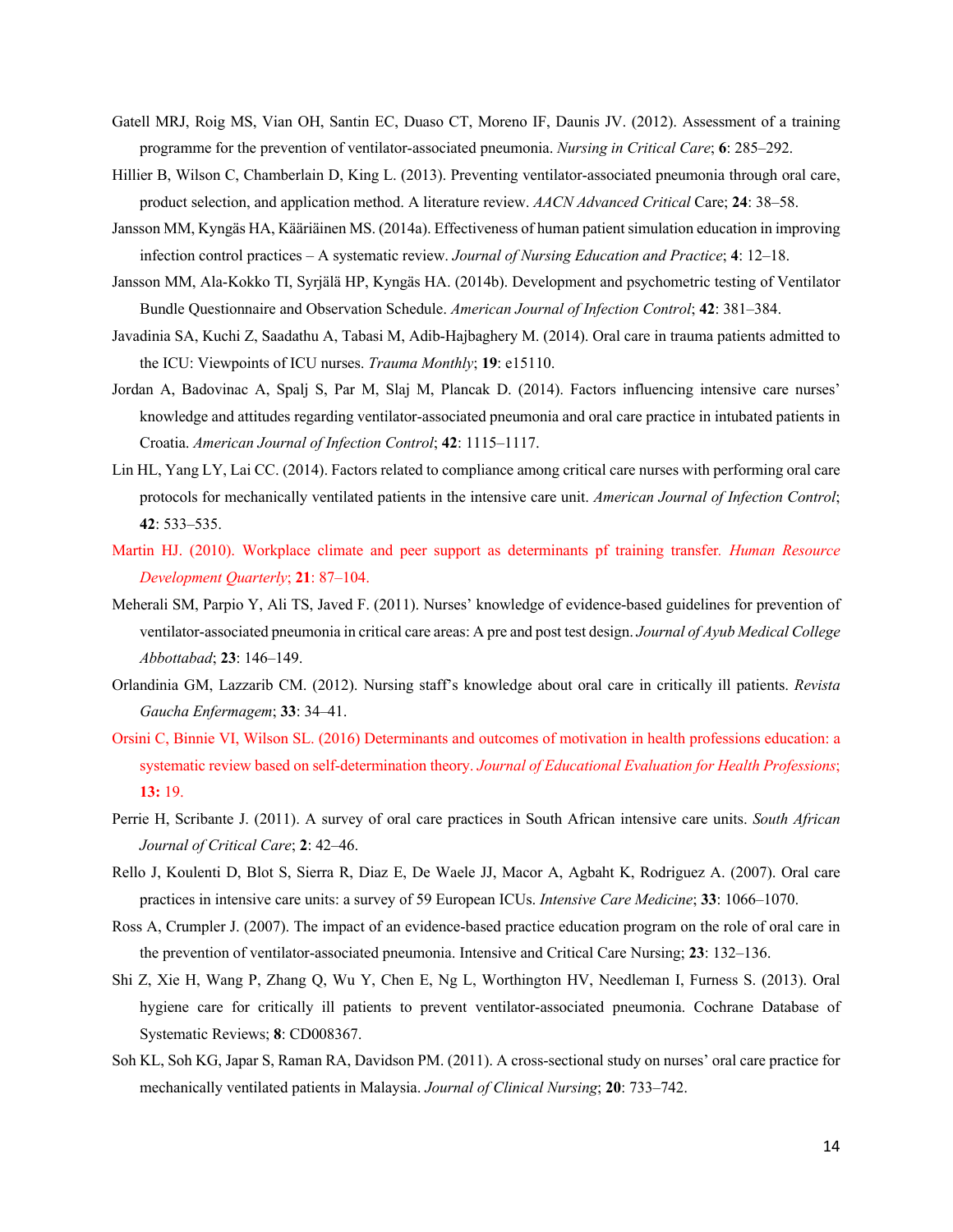Sona CS, Zack JE, Schallom ME, McSweeney M, McMullen K, Thomas J, Coopersmith CM, Boyle WA, Buchman TG, Mazuski JE, Schuerer DJ. (2009). The impact of a simple, low-cost oral care protocol on ventilator-associated pneumonia rates in a surgical intensive care unit. *Journal of Intensive Care Medicine*; **24**: 54–62.